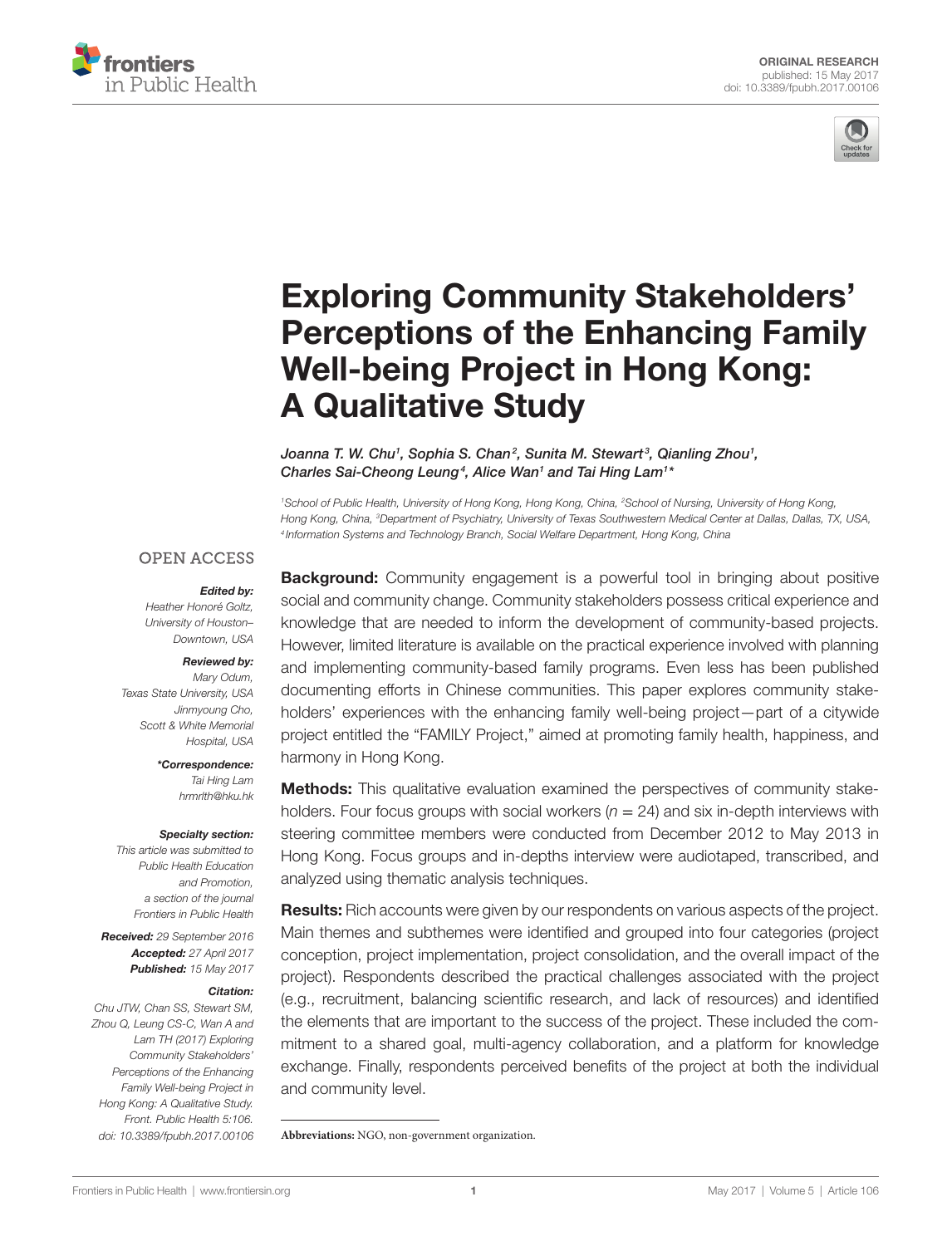**Conclusion:** Our project sheds light on many of the practical considerations and challenges associated with a designing and implementing a community-based family intervention project. Community stakeholders input provided important information on their perceived benefits and barriers and can inform and improve future development of community-based family intervention programs.

Keywords: qualitative, community engagement, community stakeholders, community-based interventions, family intervention

# INTRODUCTION

Family is a vital component of any society. Well-functioning families contribute to the stability and well-being of society [\(1\)](#page-7-0). Supporting and addressing the needs of families continues to be the focus of many researchers and policy makers (e.g., National Research Council and Institute of Medicine). In view of this, The FAMILY Project (FAMILY: a Jockey Club Initiative for a Harmonious Society[—https://www.family.org.hk\)](https://www.family.org.hk), funded by The Hong Kong Jockey Club Charities Trust and in collaboration with the School of Public Health of the University of Hong Kong was established to enhance three outcomes salient to Hong Kong families: health, happiness, and harmony. In line with a number of international bodies (e.g., Institute of Medicine and Centers for Disease Control and Prevention) that have strongly advocated for community engagement and community-based research efforts, The FAMILY Project actively engaged the community in collaboration research and community capacity building. The objective of these efforts was to combine knowledge and action of community partners and academics to improve community health and reduce disparities [\(2\)](#page-7-1). Community engagement offers numerous benefits including increased relevance of the science to local community partners; empowerment of the community's ability to vocalize and address its needs, and the use of the community's strengths and resources to initiate and conduct research [\(3\)](#page-7-2). For this paper, community engagement refers to community involvement in decision-making and in the design and delivery of initiatives that promote and improve family well-being.

Despite the numerous advantages of community engagement, such an approach is understudied in non-Western societies. Very little is known about the practical experience involved with community-based family interventions. The success of engagement and interventions implemented at the community level depends significantly on the receptivity and commitment to community projects among stakeholders [\(4\)](#page-8-0). For the purpose of this paper, community stakeholders are defined as those involved in project operation (i.e., social workers and steering committee members—consisting of both frontline workers and those who may play administrative roles in their organizations). One recommended approach to community engagement is the use of a "participatory approach" ([5](#page-8-1)). This includes involving the relevant stakeholders in identifying problems and contributing to solutions. Evaluations are commonly used to gain insight to program implementation, to improve the intervention projects, and to determine whether the impacts and effects are achieved

[\(6\)](#page-8-2). The extent to which the community-based family interventions are seen as relevant and feasible is an important aspect in predicting program uptake and long-term sustainability [\(7](#page-8-3)). The practicalities of implementing community-based interventions and a clearer understanding of real-world issues are both necessary for policy planning, evidence-based decision-making, and for future practice development [\(8](#page-8-4)).

The aim of this paper, utilizing a qualitative approach, is, therefore, to describe the experiences and perspectives of community stakeholders on the enhancing family well-being project—a part of the FAMILY project and evaluate the success and challenges utilizing a community-based research model. The perspective of those served (i.e., families) have been reported elsewhere.

# Enhancing Family Well-being Project

The Sham Shui Po district is the fourth most densely populated local district in Hong Kong. The proportions of single parents, elderly, new immigrates from mainland China, ethnic minorities, and comprehensive social security assistance recipients in this district are relatively high. Of concern in recent years is the increasing trend in various family problems, such as, divorce, extramarital affairs, abuse and neglect of children, and domestic violence. To tackle these family problems, the enhancing family well-being project was developed collaboratively between Social Welfare Department of Sham Shui Po District Office and the FAMILY project team of the School of Public Health, the University of Hong Kong. The aim of the project was to raise public awareness around the importance of family communication and to enhance family relationships and family well-being. Importantly, we sought to bridge the gap between knowledge produced through research and translation into real-world practice. Based on a community-based research model that perceives community as resource, our project focused on training and mobilizing local community stakeholders, and developing, implementing, and evaluating community-based interventions for families. We believe that a high degree of community ownership and participation is essential for sustained success. To maximize participation and community engagement, a steering committee consisting of representatives from various community partners was formed to oversee and provide supervision of the project.

The project was carried out in three stages: project conception, project implementation, and project consolidation. The first stage involved a launching ceremony to publicize and raise awareness about the project. Members of the public were invited to complete a short questionnaire reporting on their family well-being on the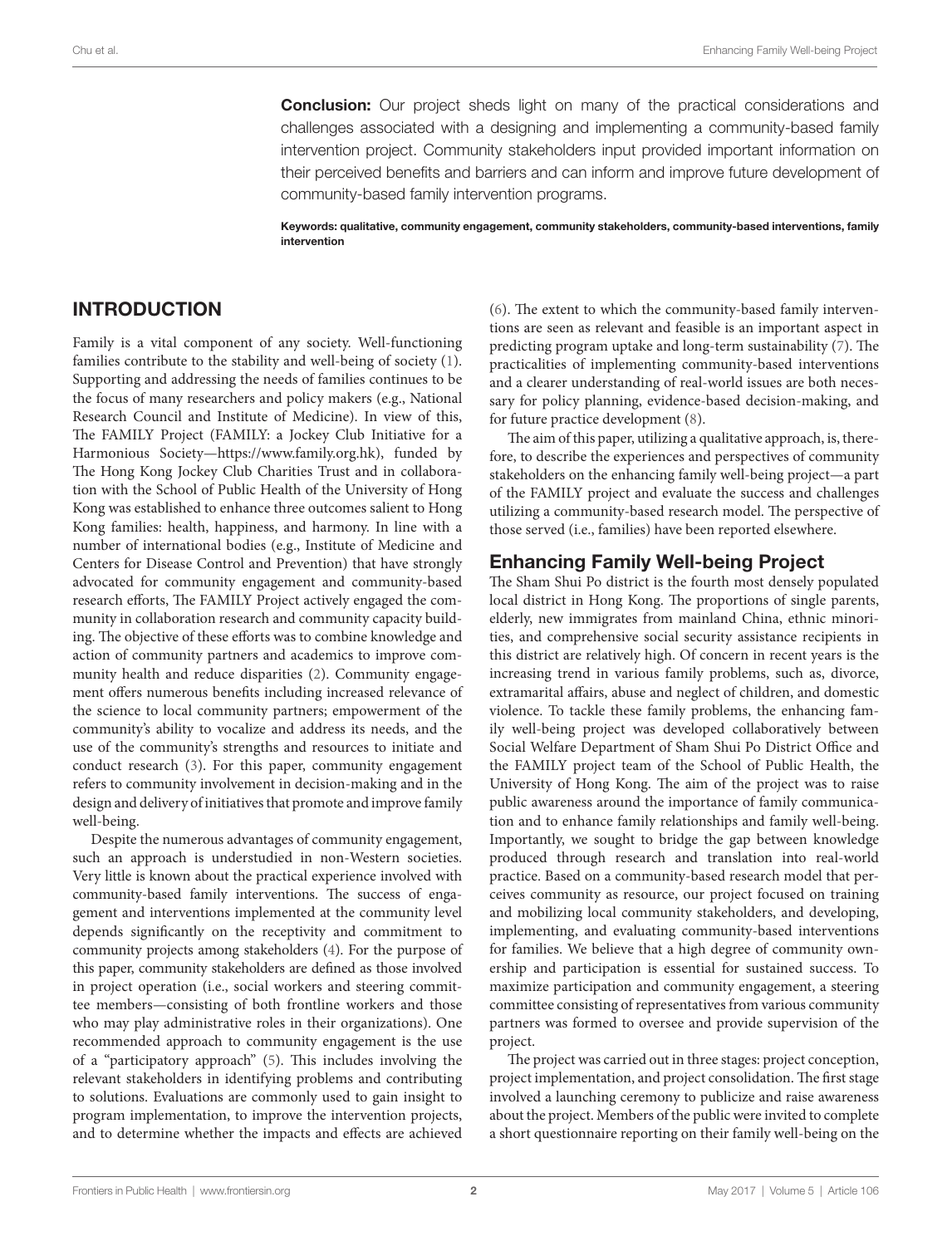day of the launching ceremony. The preliminary data were used to identify the needs of families and in turn better tailor future interventions that would be relevant and culturally appropriate to families. Capacity building train-the-trainer programs were organized by academic members and community partners to equip participating social workers with relevant knowledge and skills for translating the project aims into effective intervention programs ([9](#page-8-5)). Each participating NGO assigned one to two social workers (the typical frontline service delivery professional in Hong Kong community service agencies) from their organization to participate in the training program. The social workers were expected to deliver interventions to their targeted clients.

The second stage involved the implementation of communitybased family interventions. Based on a positive psychology framework that was conveyed during the training program, participating NGOs designed family interventions to meet the needs of their service clients. To maximize the quality and consistency of the interventions across NGOs, standard guidelines and protocols were provided on program design. Each participating NGO submitted individual program proposals to the project steering committee for feedback and funding approval before program implementation. Families were then recruited by the NGOs from both their active clientele and residents of the community to participate in the community-based interventions. A total of 1,734 participants from 1,069 families participated in the interventions. A detailed report on the intervention trial including its design and effectiveness is presented elsewhere ([9](#page-8-5)).

The final stage, project consolidation involved activities organized to disseminate preliminary findings of the project to the community stakeholders and members of the public. Community stakeholders were invited to share their experience in a practice wisdom forum on taking part in the project, and to discuss project outcomes. An education booklet, which contained strategies for enhancing family relationship as well as several case studies from families who participated in the project, was distributed to members of the public. A practice manual that included the project rationale, theoretical framework, training materials, as well as practical experience gained from program planning and implementation, was distributed to community stakeholders for knowledge transfer and consolidation.

Throughout the project, the academic members were primary contributors to the theoretical aspects and to the science of the project (i.e., methodology, development of assessment and quality control materials, data management and analysis), while NGO partners contributed their professional experience with the needs of the local community (i.e., design and implementation of interventions, recruitment, and data collection). Communication between and within academic members and community stakeholders was frequent, with quarterly progress reports from NGOs shared among project staff.

# MATERIALS AND METHODS

The use of qualitative methods in community-based evaluation has been recognized as a vital part of the decision-making processes assisting with policy and practice development ([10\)](#page-8-6). Thus, focus groups and in-depth interviews were utilized to provide a rich understanding of the project from the perspective of the community agency frontline workers who implemented it.

## **Participants**

Purposive sampling was used. Email invitations were sent to all participating NGOs ( $n = 30$ ) inviting their frontline workers who were involved in the delivery of the interventions to participate in focus groups. Interested participants contacted our research team and information or any questions were addressed at this point. Participant information sheet and a letter confirming the date, time, and location of the focus group were then sent to eligible participants. The focus groups and in-depth interviews were conducted at local organizations to provide ease of access. A total of four focus groups ( $n = 24$  social workers, representing 21 participating NGOs) were conducted in December 2012, following project implementation. The number in each group ranged from 5 to 7. Respondents were mostly woman, with a mean age of 32.5 years. More than half had worked in the existing participating units for over 5 years.

All members of the steering committee  $(n = 9)$  were invited to participate in in-depth interviews. A total of six in-depth interviews were conducted between March and May 2013, following the project consolidation stage. Participants were recruited to represent the diverse range of organizations involved in the project (i.e., District Office, Education Bureau, The Boys' and Girls' Clubs Association of Hong Kong, Sham Shui Po District Social Welfare Office of Social Welfare Department, Hong Kong Family Welfare Society, and the Neighborhood Advice-Action Council). Half of the respondents were females, with the majority aged between 45 and 54 years. All had acquired tertiary education. Two-thirds had worked in the participating unit for 10 years or above.

#### Procedures

Participation in the focus group discussions or individual interviews was voluntary, and written informed consent (and a questionnaire on demographics) was collected from the participants before the discussion began. Semi-structured interview guidelines and prompts were developed based on Krueger and Casey ([11\)](#page-8-7) questioning technique to cover a range of key issues related to the research questions and used in focus groups and in-depth interviews. Questions focused on the experience of stakeholders on various stages of the project including project conception (i.e., What were your thoughts on the conception stage of the project? What did you find helpful? What did you find least helpful?), implementation (What was your general impression of implementing and delivering the intervention? What worked? What didn't work? How were these resolved?), and consolidation (What was your general impression of the consolidation stage? What did you find helpful? What was least helpful?). The overall impact of the project at both the individual and community level and recommendations were also explored. Prompts were used to ensure coverage of the key issues related to the research questions. The focus groups and interviews were conducted with flexibility to allow unanticipated themes to emerge. The focus group lasted approximately 90 min, and the interview lasted for approximately 60 min.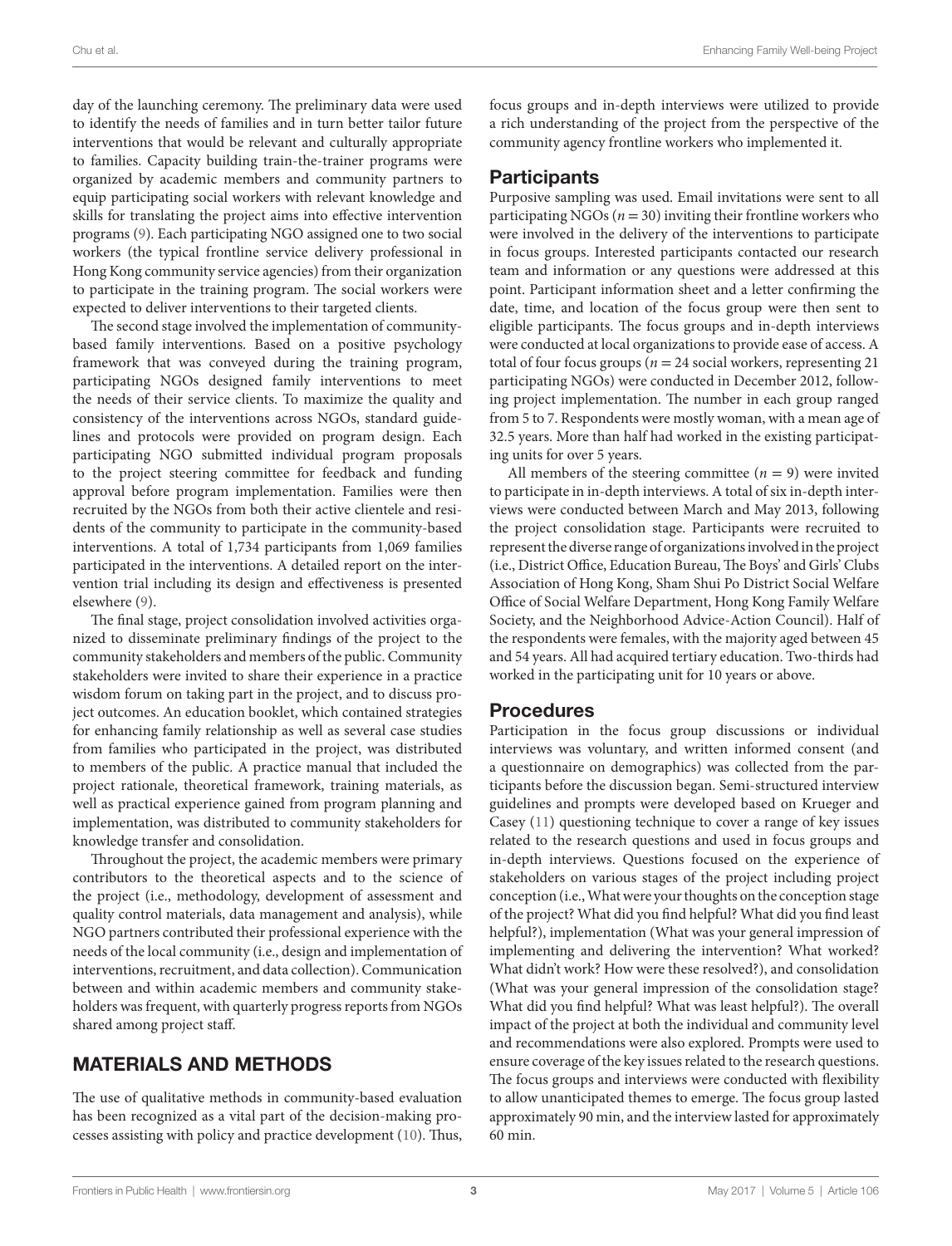# Data Analysis

All focus groups and in-depth interviews were audiotaped and transcribed verbatim into Cantonese. At least 10% of the transcripts were double-checked against the tape recordings. In-depth interviews and focus groups data were combined for the purposes of data completeness and confirmation [\(12\)](#page-8-8). To ensure data integration of focus groups and in-depth interviews, the research team moved back and forth between the data sets to discover data convergence, divergence, and complementarity [\(12\)](#page-8-8). Thematic analysis ([13](#page-8-9)) was used to identify, analyze, and report patterns (themes) within the two data sets from the study. The predetermined themes were formed from the key research questions, which included the three project stages and the overall impact of the project. Data from focus groups and interviews were amalgamated. At the beginning, the transcripts were read in detail, and broad themes were noted. Then, an in-depth analysis was conducted using a process of constant comparisons, in which differences and similarities were analyzed to identify main themes and sub-themes. Triangulation of data was achieved by three independent researchers approaching the same sources and independently coding the focus groups and in-depth interviews, reduced the potential for researcher bias. This revealed that, in 92% of cases, the same codes were given to the same excerpts, which led to further refinement of the definitions of each main and subtheme, as well as the content coded under each theme, where necessary. An audit trail was kept throughout the process of data collection and analysis, and included field, process, and reflexive notes. Peer debriefing was used and involved ongoing discussion between researchers during the course of focus groups. Finally, informal member checking occurred during data collection when the moderator reflected back his/her understanding of participant responses and sought feedback regarding whether this understanding was accurate.

# RESULTS

The findings were organized into four main categories. These included themes identified in relation to various stages of the project: (1) project conception, (2) project implementation, (3) project consolidation, and finally, (4) the overall impact of the project. These themes were illustrated with quotations. The quotations were taken from a number of respondents and are identified based on whether they were obtained from members of the steering committee (C) or social workers (S). For the latter, identification also includes the focus group (G) to which the social worker belonged.

## Stage 1: Project Conception

As part of the project conception stage, capacity training programs were provided by academic staff to community stakeholders. Many respondents felt the training program was comprehensive and equipped them with skills that were relevant and applicable to their work.

I was impressed by this part (training program). It is uncommon for projects to include such comprehensive

#### Requesting for More In-depth Training

The need for more training was expressed by respondents. Suggestions were made for the content of the training, such as more in-depth positive psychology training, as well as the format of the training (i.e., longer discussion time).

Continuous training is needed … colleagues need mutual support at different stages (of the project). Mutual support can be gained through sharing of experiences and acquiring new knowledge and work skills (C6).

# Stage 2: Project Implementation

The second stage of the project involved the design and implementation of interventions by community stakeholders. Respondents were asked about their experiences with the roll out of the interventions. Balancing scientific research, recruitment, and the lack of resources were prominent themes that emerged.

#### Balancing Scientific Research

Community partners acknowledged the difficulty in balancing the needs of the community and research rigor. Some respondents felt that the project maintained strong scientific standards more than it accommodated the needs of the community. The challenge with completing questionnaires (e.g., difficult wording, long and repetitive, and difficult to follow-up with participants) was repeatedly noted by respondents.

When you (academic staff) plan a research project, there are a lot of practical issues that can be difficult to do in the community. I think a lot of our staff struggled with the questionnaires, the fixed duration time of the intervention, and recruitment. It imposes a lot of restrictions on our frontline workers (G3, S13).

#### **Recruitment**

Issues relating to recruitment were a recurring theme throughout the focus groups and in-depth interviews. A number of respondents described their recruitment strategies. Initial recruitment focused on those who were already working with families, often those with higher level support needs in relation to family functioning. Social workers described engagement with families prior to their attendance as a key part of the recruitment process. Many social workers noted that a proactive approach was needed in order for recruitment to be successful. Schools and churches were identified as being one way to help disseminate information about the community-based programs. This included distributing leaflets and encouraging school/church staff to promote the interventions and/or make referrals themselves.

We used a lot of different methods (to recruit). We had banners, distributed leaflets, and our colleagues called the participants individually (G4, S22).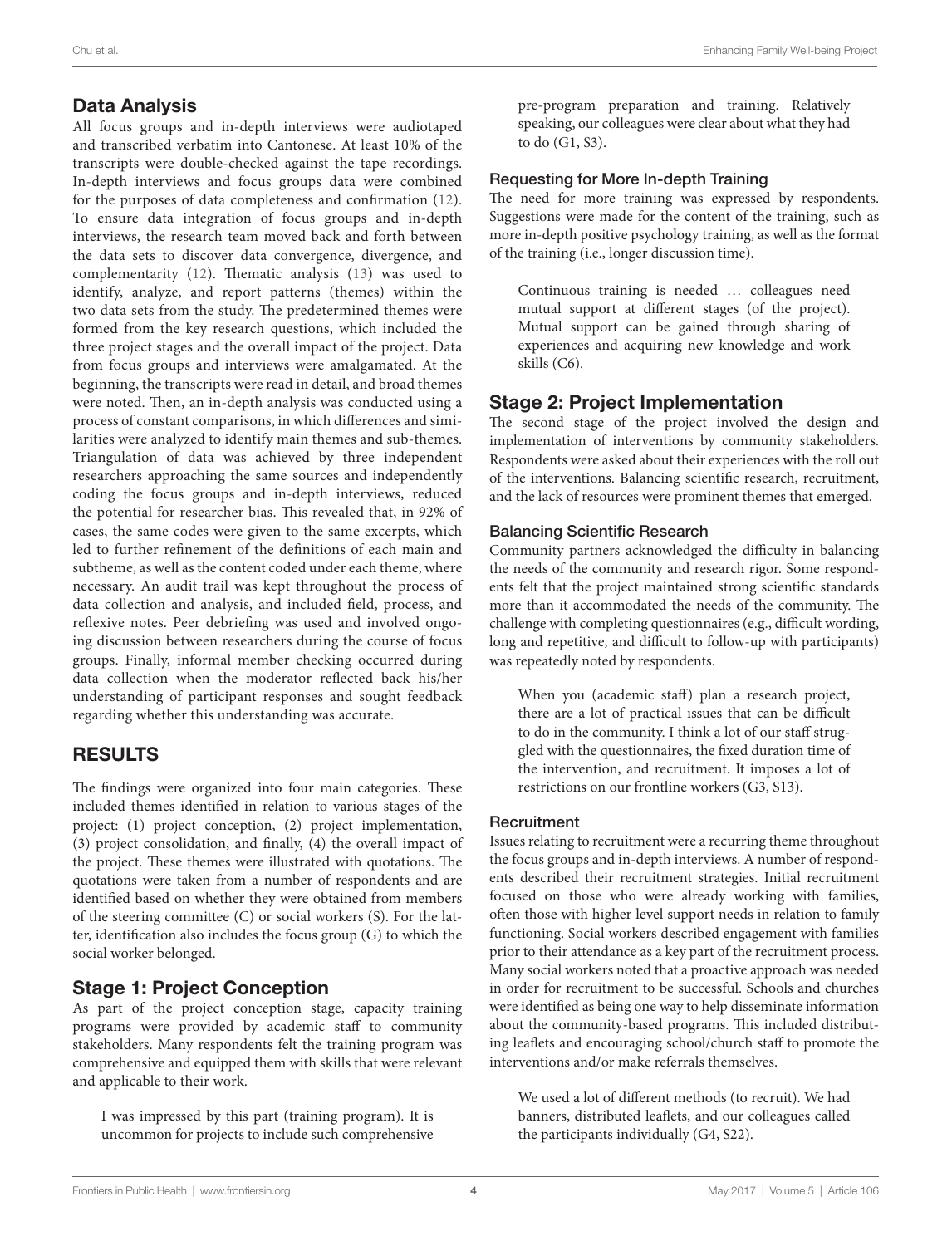We did collaborations with schools. Through schools, we recruited more families that were suitable and within our target group (C5).

Despite a number of recruitment strategies used, social workers frequently stated that recruitment of families was a challenging issue. Many commented that families did not have the time to participate in interventions. The interventions were also not considered a priority compared with the other commitments or problems that families had to deal with. Specific sub-groups of individuals, such as male and single-parent households were identified by respondents as particularly challenging to recruit.

(Low male participation) was not related to the design of the project; it's actually a universal issue. I think there is a universal need to come up with methods to involve more fathers or male participants in our community projects (C6).

It's difficult for a "broken" family to participate, but they are the ones that we really want to reach. They are more disadvantaged, but we (the project) did not really captured or reached them (C2).

Moreover, recruitment was deemed difficult due to the number of NGOs competing for participants in the same district and at similar time points.

There were 30 organizations in the district that participated in the project. Did we really have so many families to recruit? (G2, S8).

#### Lack of Resources

Issues related to resources were identified as major challenges for organizations to overcome during the implementation stage. Although each participating NGO received funding, respondents felt that the amount was insufficient to cover all the cost required to implement the interventions. Almost all respondents noted that the project had taken substantial time and effort to complete. Developing and implementing the interventions, recruitment of participants, training of volunteers, and completing paperwork added a significant layer of demand to the workload of respondents.

Generally speaking, there were many technical and resources issues. There was not a lot of support from the Sham Shui Po district. I think a lot of the organizations (involved) had to put in their own money and manpower to participate in the project (G4, S26).

Mixed responses were reported by respondents on the level of support received from university staff. Some respondents noted that they felt a lot of the support was given at the beginning stage of the project (i.e., training and designing intervention), however, university staff were less invested during the program implementation stage. On the other hand, some respondents cited the involvement of academic staff was a strength for the delivery of interventions. University staff members were present

and available throughout the roll-out process, supplied service providers with a detailed overview of the project, project materials, and oversaw all phases of the implementation.

I think there could have been better communication (with university staff). It would be better if we dealt with the same person each time, so they were more familiar with what we did in the last session and knew how to deal with the problems we encountered previously (G2, S12).

(Academic staff) followed throughout the project and gave us a lot of support. The knowledge they have was a huge back up for us (C4).

## Stage 3: Project Consolidation

Members of the steering committee were highly appreciative of the practice wisdom forum that allowed community stakeholders to discuss and reflect upon the effectiveness of the interventions and the overall project. Respondents further noted that the dissemination of the findings from academic staff was useful and could help with future practice and development.

There were around a thousand families that participated in the project. The rich set of data can help us to further promote our services and strengthen the implementation of programs in the district. I think we have gained a lot (C4).

The academic team presented the science and data, and these data helped us as front line workers to promote, enhance, and improve our service (C3).

# Overall Impact

Rather than focusing on the effectiveness of the community-based interventions [reported elsewhere ([9](#page-8-5))], we examined the overall impact of the project. The overall response to being involved in the project was positive, with many perceiving the project as successful. All respondents identified benefits in collaborating with multiple agencies and forming community–academic partnerships. These benefits included investment in a shared goal, interaction across agencies, and exchange of knowledge.

#### Investment in a Shared Goal

Elements used to characterize a positive collaborative experience were the emphases and existence of a shared goal to all involved. Respondents felt that the project was beneficial to their community and were therefore more willing to invest and commit to the project.

We had various NGOs serving various clients. I think the fact that we share a common goal, we were able to learn together, write proposals together, implement together, and draw a conclusion together (C8).

#### Interaction across Agencies

Community stakeholders reported feeling included and valued the opportunity in being a part of the project. Respondents repeatedly stated that the project was a big initiative in their community.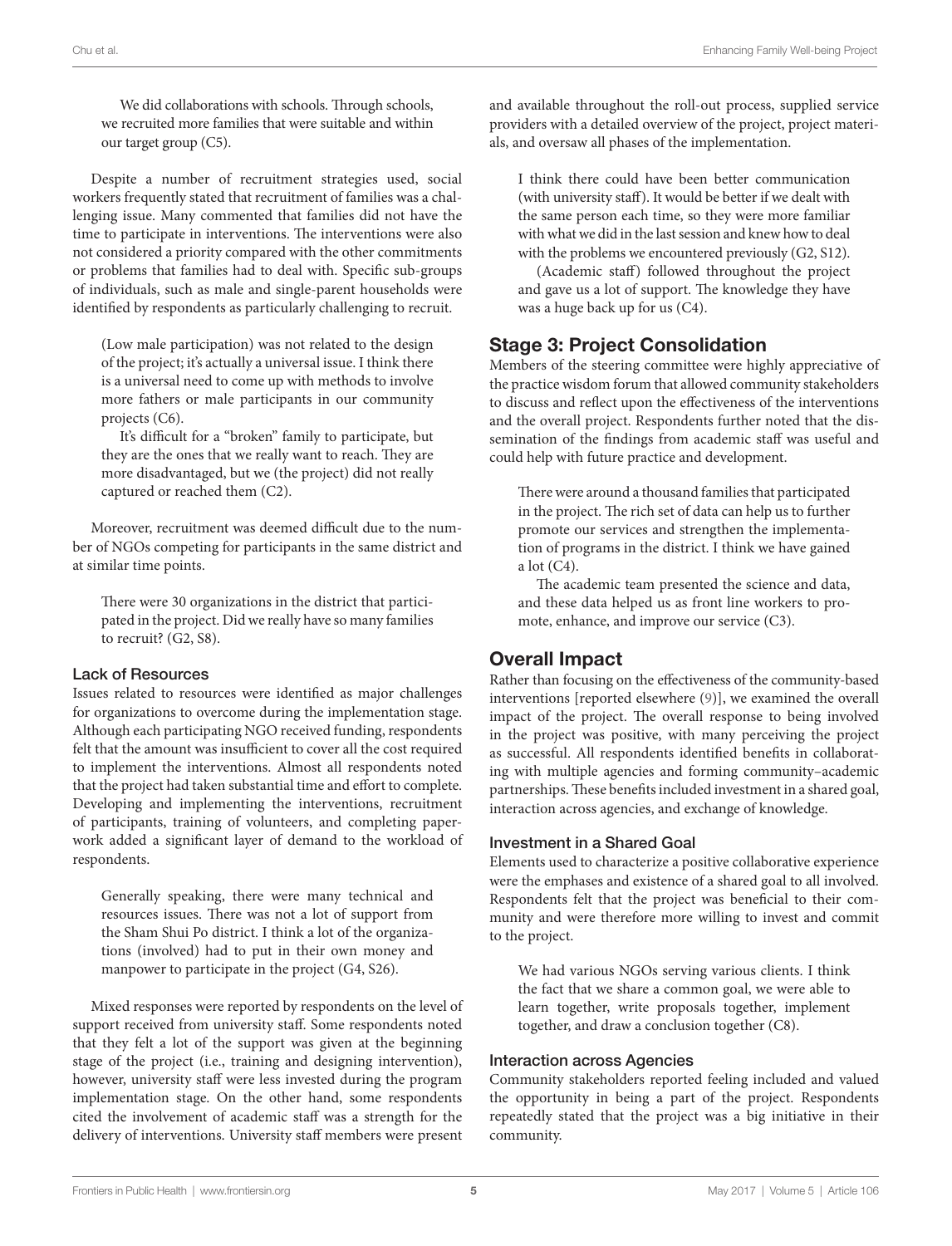The project further brought together organizations with different services and backgrounds, mutual understanding and communication was enhanced. This is what we were looking for before (the project) (C4).

We collaborated, and all of us devoted ourselves into the project. It was because of everyone, that this project was successful. We couldn't have done it by ourselves (G3, S16).

#### Knowledge Exchange

Respondents noted that the collaboration and involvement in the project created avenues for them to learn, exchange knowledge, and share their areas of expertise.

Our colleagues gained a lot from acting as frontline workers (by receiving) valuable information, training, articles, wisdom sharing, and exhibitions. There was a lot of communication that enriched their way of thinking (C4).

The success of the project depended significantly on forming effective partnerships. Three salient factors were raised in relation to the development and maintenance of partnerships: building trust, problem solving, and open communication.

#### Building Trust and Relationship

Establishing and building trust was essential for successful partnership. Respondents felt that a lot of trust and openness existed within and between partners since the project started. Many respondents reported feeling very respected by others.

The working relationships between and within organizations, university, and government departments have become stronger. While we were collaborating, we got to know each other, we expressed our views and we were able to understand and discuss various views and problems openly. This (project) created a platform for future collaboration (C4).

We worked with various NGOs and different organizations (i.e., university, Social Welfare Department) for more than 10 months. We have become very close-knit. We built our working relationship right from the beginning all the way to the end (C8).

#### Problem Solving

While there was an implicit acceptance and support for working with multiple NGOs and community partners, it was apparent that with many NGOs, differences in perspectives sometimes led to difficulties in coordination and communication. Being able to problem solve and finding common ground within and between partners led to an enhanced collaborative experience.

The most challenging part was to bring together the 30 organizations in the district. Each organization has its own characteristics, work and organization culture, not to mention its own ways of implementing the programs. It is about how organizations of different nature (work

together) and about how to arrange for social workers to follow the same procedures and convey the same messages to service targets (C3).

#### Open Communication

At the core of successful collaboration and building effective partnerships was fostering open communication. Maintaining regular, ongoing communication, between academic staff and NGOs, and soliciting their feedback reassured that the staff were invested and committed to the project and helping each provider succeed.

If you don't communicate right from the beginning, then miscommunication can occur … we have 30 NGOs, it actually required a lot of communication, and open communication is key (C3).

#### Individual Impact

In addition to describing their overall experience with the project, respondents were further asked about the impact of the project on themselves. The majority of the respondents experienced positive benefits in terms of self-confidence and building social relationships. Obtaining confirmation through the quantitative assessments from families that their work was effective and that they were attaining their goals, was validating for all respondents.

I learnt a lot from this project…from organizing to planning and delivering the interventions was all a learning process, like how to engage and motivate participants. I learnt from them (participant) too, and realize that I can use positive psychology in the future with other people. It's encouraging (G3, S16).

Despite the positive benefits, some social workers spoke of negative effects, such as exhaustion and stress. Respondents noted that they were often extremely busy, working under high pressure with limited time and staffing resources. Attending the training, designing, recruiting, and the delivery of the interventions were a potential drain on their limited resources of time and energy.

It was difficult for me to implement, to plan, to supervise, and to complete administrative work. It was hard for me to devote all my effort just on this project (G1, S2).

## Community Impact

Respondents were also asked to comment on the potential impact of the project on the community. Positive comments were made by respondents including extended reach and an overall sense of positivity in the community.

Although there have been a lot of collaborative projects in Sham Shui Po district before, I think this project had the largest coverage and was the most in-depth (C6).

When there are many social problems that could not be solved at this moment (this project) that promoted well-being, which motivated people to live positively,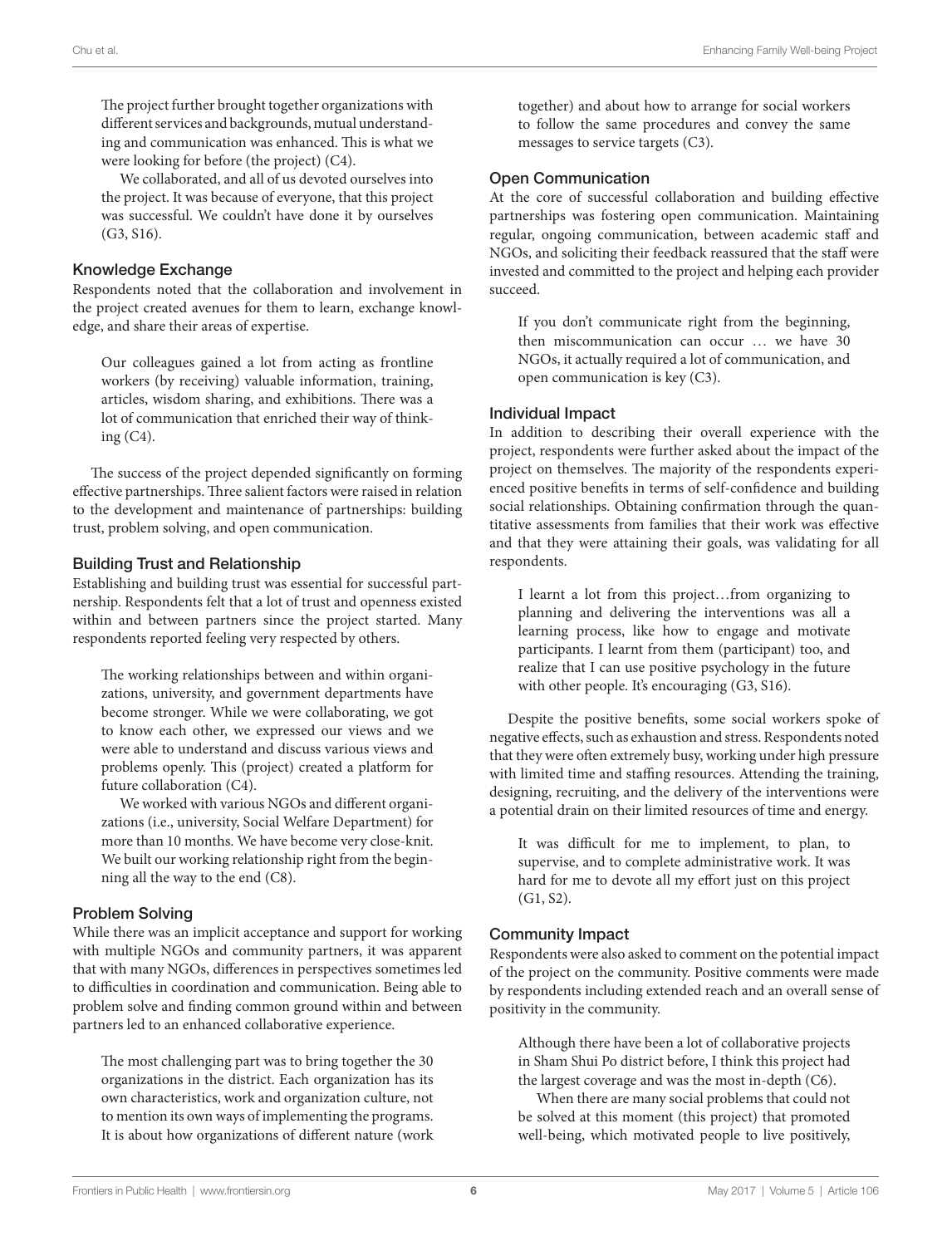is meaningful to society. We could not change the problem of poverty in a short time, but (the project) changed people's attitude toward life and problems and people were happier (C1).

While many noted the positive impact of the project, others felt much more work is needed and emphasized that there is no "quick fix" to problems faced by families in the community.

Some deep-rooted issues can't be solved by one or two programs (C2).

This is long-term work and the difficulty is that the effects might not be observable (C4).

Lack of continuity in community–academic partnership, together with the failure to embed projects into NGOs due to the short-term nature of resources and funding available, were noted as a challenge to long-term sustainability of project effects.

(The project) was meaningful, so we allocated additional resources (on top of funding). But if we wanted to sustain it, then where does the funding come from? When we want to promote these sort of programs, we can't do it without funding. Staffing is also an issue. It's a challenge to figure out how to use what we have to make an impact (C7).

Nonetheless, respondents were optimistic and believed that the project formed a solid foundation for their future work in the community.

(Through this project) we worked closely together, we used the same strategies, we shared the same vision, and we all had one goal. So if we look at it in the long term, this will slowly sink into our community (C4).

The knowledge (gained) can impact our future work and we can build upon it. It's like you have planted a seed, and if we can continue then over the years, it will grow. So it's a process (C3).

Members in the steering committee also spoke of the implications the project has for government policies. Respondents noted that the project was a good example for what effective collaboration among organizations can achieve in a community.

I think the project is rather successful and the policy makers could see it really worked. When a project theme meets the needs of the community and is accepted by the community, people from different sectors get involved to deal with or face the problems in the community. I think this project has set a good example (C4).

If you ask me whether this project might have made a long-term impact on policy making, the answer is yes. I saw a positive effect on the development of governmental staff. I think the project brought benefits to the community, and it may have an impact on long-term policies (C6).

# **DISCUSSION**

An important goal of this qualitative evaluation was to understand community stakeholders' practical experiences in a communitybased research project and evaluate the success and challenges utilizing a community-based research model. The scarcity of published papers on qualitative data in this area, particularly in a non-Western setting, make our findings an important contribution to the literature.

Our enhancing family well-being project shed light on many of the successful elements and practical challenges in implementing a community-based family intervention project at the community level. The project brought together various organizations who followed a common goal that was relevant and culturally appropriate to the needs of the community. Chinese individuals are socially and culturally embedded in their broader Chinese community, working with broader community to design, recruit, and implement our community-based family intervention project was essential. Our community stakeholders were engaged from initiation at the project conception stage including framing the research goal. For example, although the general agenda of enhancing family well-being was set at the outset, there was considerable leeway with regards to how this agenda was met in terms of the structure of the program, the specific targets, and the strategies used to impact the targets. In addition, the community partners contributed their considerable expertise with regard to program implementation for their constituents including needs of families and recruitment. They were partners in decision-making regarding the feasibility of the timeline, the supports needed to minimize barriers to attendance, and problem solved as unexpected issues developed. Our respondents appreciated the diversity of the partners and the fact that so many organizations contributed to the project. There was overall a positive sense of the way in which various organizations worked together, particularly in terms of building trust and relationships, problem solving, and fostering open communication. This form of partnership between researchers and communities, with community participation contributing to the success of community programmes, has been described in the literature [\(14](#page-8-10)). Building relationships and cultivating positive connections in the Chinese community is important.

The practical challenges in relation to implementation and sustainability are consistent with those found in International literature on community-based projects ([15](#page-8-11)[–17](#page-8-12)). The challenges with balancing scientific research, recruitment, and the lack of resources suggest that programs delivered in the real world require resources on a variety of fronts, especially efforts to strengthen the infrastructure of agency practice. Recognizing that recruitment is difficult is needed and often there is an underestimation of the effort required. Community partners are faced with competing demands and it is unrealistic to expect community partners to devote all their time and effort into recruitment, particularly for participants beyond their usual service targets. Community organizations' capacity and readiness to organize themselves to undertake coordinated action are important issues to assess and consider prior to participation in research projects [\(3\)](#page-7-2).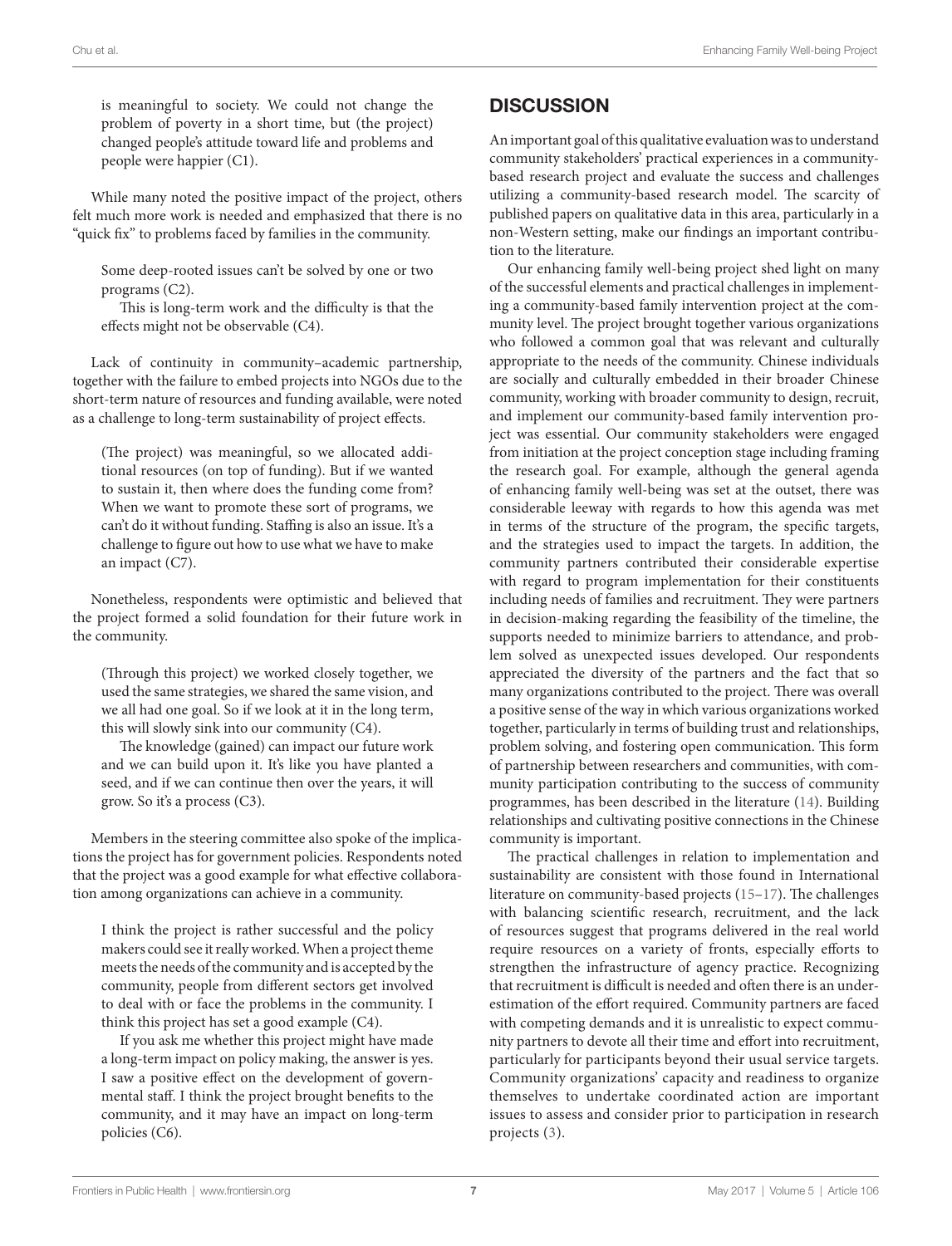By obtaining the perspectives of community stakeholders, we have attempted to increase community acceptance and participation in research, improve data collection and intervention implementation, and enhance the capacity of various organizations. Building on the rich accounts from community stakeholders and lessons learnt from this project, we recommend the following for those interested in engaging communities in community-based research. First, a common set of goals and objectives need to be identified among partners. These goals and objectives should translate into specific, tangible actions that bring measurable benefits to the community. A key objective is to incorporate local knowledge into the project's decision-making process and identify the needs of the community, thus leading to better tailored projects, better targeted outcome, and a sense of ownership among stakeholders ([18\)](#page-8-13).

Second, building trust among community partners is an ongoing process. Maintaining equitable partnerships is often difficult ([3](#page-7-2)). Researchers cannot take for granted the responsibility of maintaining communication throughout the entire collaborative process. Building relationships among and within organizations is particularly important since relationships can develop into lasting partnerships leading to additional collaborations. For example, our FAMILY Project has, over the years, developed long-lasting relationships with various organizations that have served as the foundation for ongoing projects [\(2\)](#page-7-1).

Third, stakeholder involvement in a community-based research project requires substantial time and effort. Community stakeholders are faced with competing demands and it is unrealistic to expect stakeholders to devote all their time and effort into a project. This suggests the importance of flexible and alternative methods of involving community partners and making realistic projections of time commitments. Clear expectations should be discussed up front.

Finally, the biggest challenge to community-based research project is often the funding required. Community organizations frequently lack the financial resources that create barriers to participation in community projects and may create tension and stress within and among organizations. Securing funding to ensure self-sufficiency and integrating interventions into the community proves to be difficult and is ultimately a matter of policy change.

One of the common limitations with qualitative research is the relatively small number of participants representing the project and the extent to which these findings can be applied beyond the specific group of individuals involved in the focus groups and in-depth interviews. Given the diversity within Asian ethnic groups, whether our experiences could be generalized is uncertain. However, improving understanding in one population may help raise awareness of possible recruitment issues for other community-based research. In addition, while we are able to

# **REFERENCES**

- <span id="page-7-0"></span>1. Callan S. Building a strong society requires effective family policy. *Doha Int Fam Inst* (2014) 1:1–14. doi[:10.5339/difi.2014.1](https://doi.org/10.5339/difi.2014.1)
- <span id="page-7-1"></span>2. Stewart S, Fabrizio C, Hirschmann M, Lam T. Developing community-based preventive interventions in Hong Kong: a description of the first phase

demonstrate the benefits and potential of our project (e.g., community engagement, empowerment, and capacity building), we cannot appraise the lasting impact on the community.

# **CONCLUSION**

Notwithstanding the limitations, the rich set of responses from community stakeholders highlight the importance of obtaining community feedback on collaborative research in the community. Future projects should consider a community participatory approach to maximize the use of the expertise that various participating parties contribute. Our findings have important implications not only for future projects but also for family service policy planning at the government level.

# ETHICS STATEMENT

Ethics approval was obtained from the Institutional Review Board of the University of Hong Kong/Hospital Authority Hong Kong West Cluster.

# AUTHOR CONTRIBUTIONS

The first author JC led the development of this manuscript. SC, QZ, AW, CL, and TL contributed to the research design. SC and ZQ helped to collect data. JC analyzed the data. SS made continual input as the draft progressed and approved the final draft for submission. TL and ZQ critically reviewed the final draft. All authors read and approved the final manuscript.

# ACKNOWLEDGMENTS

This study was developed as part of the project "FAMILY: a Jockey Club Initiative for a Harmonious Society" and funded by the Hong Kong Jockey Club Charities Trust. We extend our deepest gratitude to our community collaborators (Sham Shui Po District Social Welfare Office of Social Welfare Department and 30 participating NGOs) and program participants. We like to give a heartfelt thank you to our FAMILY Project team members for their hard work and support throughout the project. We also like to acknowledge Ms. Carol Chung Man Lo for initial translation and coding of the data. A warm thank you goes to Ms. Jamie Yan Tung Chan for her continuous support in working with the first author in translating and analyzing the data.

# FUNDING

The project was funded by The Hong Kong Jockey Club Charities Trust.

<span id="page-7-2"></span>of the family project. *BMC Public Health* (2012) 12(1):106. doi[:10.1186/](https://doi.org/10.1186/1471-2458-12-106) [1471-2458-12-106](https://doi.org/10.1186/1471-2458-12-106) 

3. Israel BA, Coombe CM, Cheezum RR, Schulz AJ, McGranaghan RJ, Lichtenstein R, et al. Community-based participatory research: a capacitybuilding approach for policy advocacy aimed at eliminating health disparities. *Am J Public Health* (2010) 100(11):2094–102. doi[:10.2105/AJPH.2009.170506](https://doi.org/10.2105/AJPH.2009.170506)